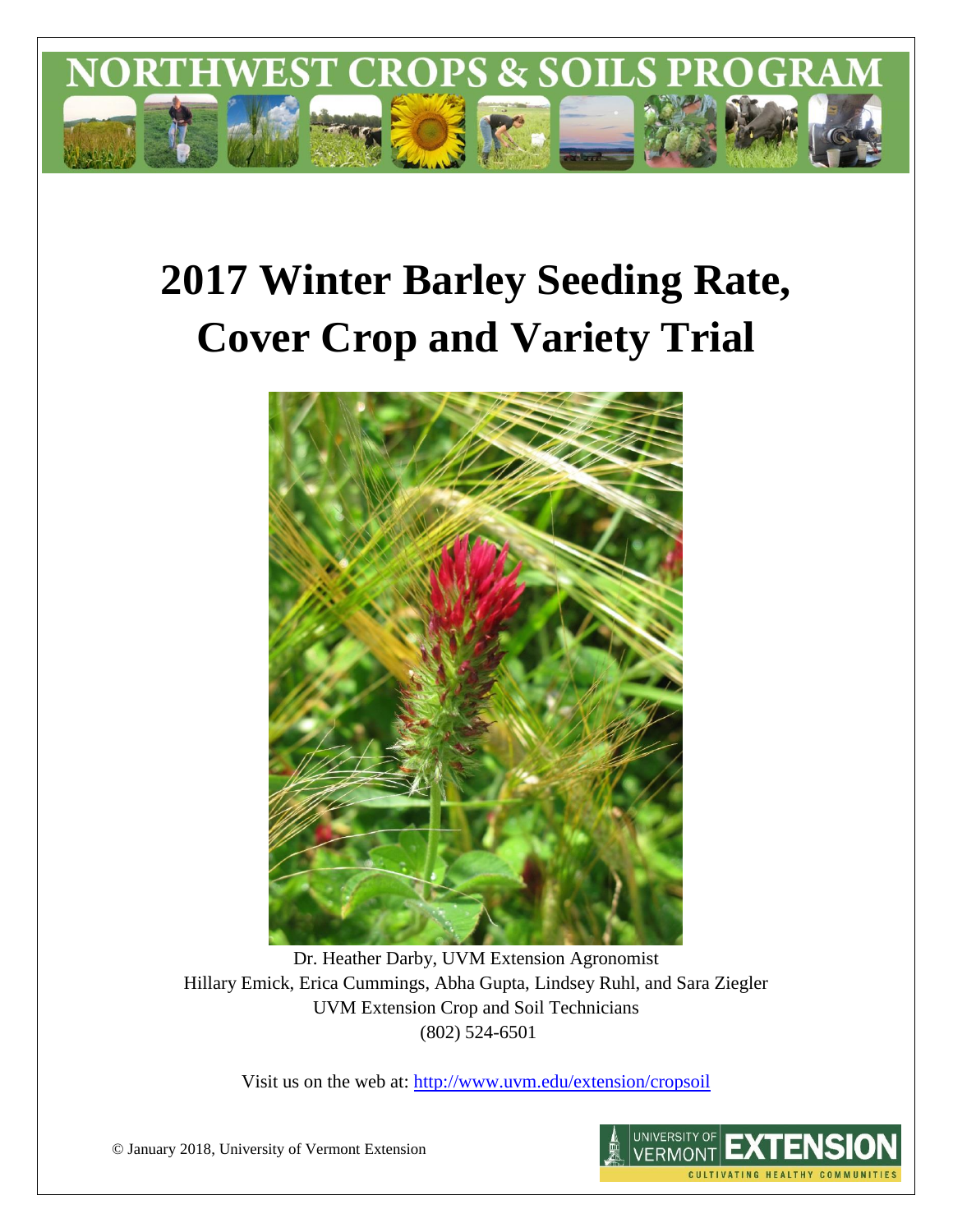### **2017 WINTER BARLEY SEEDING RATE, COVER CROP, AND VARIETY TRIAL Dr. Heather Darby, University of Vermont Extension heather.darby[at]uvm.edu**

With the revival of the small grains industry in the Northeast and the strength of the localvore movement, craft breweries and distilleries have expressed an interest in sourcing local barley for malting. Malting barley must meet specific quality characteristics such as low protein content and high germination. Many farmers are also interested in barley as a concentrated, high-energy feed source for livestock. Depending on the variety, barley can be planted in either the spring or fall, and both two- and six-row barley can be used for malting and livestock feed. Winter barley has not been traditionally grown in the Northeast due to severe winterkill. However, newly developed varieties and a changing climate have encouraged our team to investigate this crop for the region. This was the second year of the trial to evaluate the effects of variety, seeding rate, and fertility building cover crops on winter barley yields and quality. The study began in 2015 in coordination with the University of Massachusetts-Amherst.

# **MATERIALS AND METHODS**

The winter barley trial was carried out at Borderview Research Farm in Alburgh, VT. The experimental design was a randomized complete block with split-split plots and four replicates. The main plots were fertility building cover crops tilled into the soil prior to planting the winter barley crop. Three cover crop treatments (crimson clover, sun hemp, and a crimson clover/sun hemp mix) were planted on 8-Aug 2016. The cover crops were tilled into the soil prior to planting the winter barley crop. The first split plot was two varieties of winter barley (Endeavor and Wintmalt) were planted on 27-Sep 2016. The second split plot was three seeding rates (300, 400 and 500 seeds per square meter). The seedbed was prepared by conventional tillage methods. Plots were 5' x 20' and were seeded into a Benson rocky silt loam with a Great Plains cone seeder. All plots were managed with practices similar to those used by producers in the surrounding areas (Table 1).

Cover crop biomass sampled were collected 19-Sep 2016. Two 0.25m<sup>2</sup> quadrats of biomass per replicate were collected and were dried, weighed, ground, and analyzed for nitrogen content. Winter survival was assessed by a visual estimate on 5-May 2017. Heading date was recorded in early June when greater than 50% of the plot was heading. Barley heights and lodging were recorded on 20-Jul 2017 just prior to harvest on the same date.

| <b>Trial information</b>         | Alburgh, VT                                    |  |  |  |
|----------------------------------|------------------------------------------------|--|--|--|
|                                  | <b>Borderview Research Farm</b>                |  |  |  |
| Soil type                        | Benson rocky silt loam                         |  |  |  |
| Previous crop                    | Spring barley                                  |  |  |  |
| Seeding rate (plants $m^{2-1}$ ) | 300, 400 and 500                               |  |  |  |
| <b>Row spacing (in)</b>          | 6                                              |  |  |  |
| <b>Replicates</b>                |                                                |  |  |  |
| <b>Planting date</b>             | 27-Sep 2016                                    |  |  |  |
| <b>Harvest date</b>              | 20-Jul 2017                                    |  |  |  |
| Harvest area (ft)                | $5 \times 20$                                  |  |  |  |
| <b>Tillage operations</b>        | Fall plow, spring disk & spike tooth<br>harrow |  |  |  |

#### **Table 1. Winter barley agronomic characteristics and trial information.**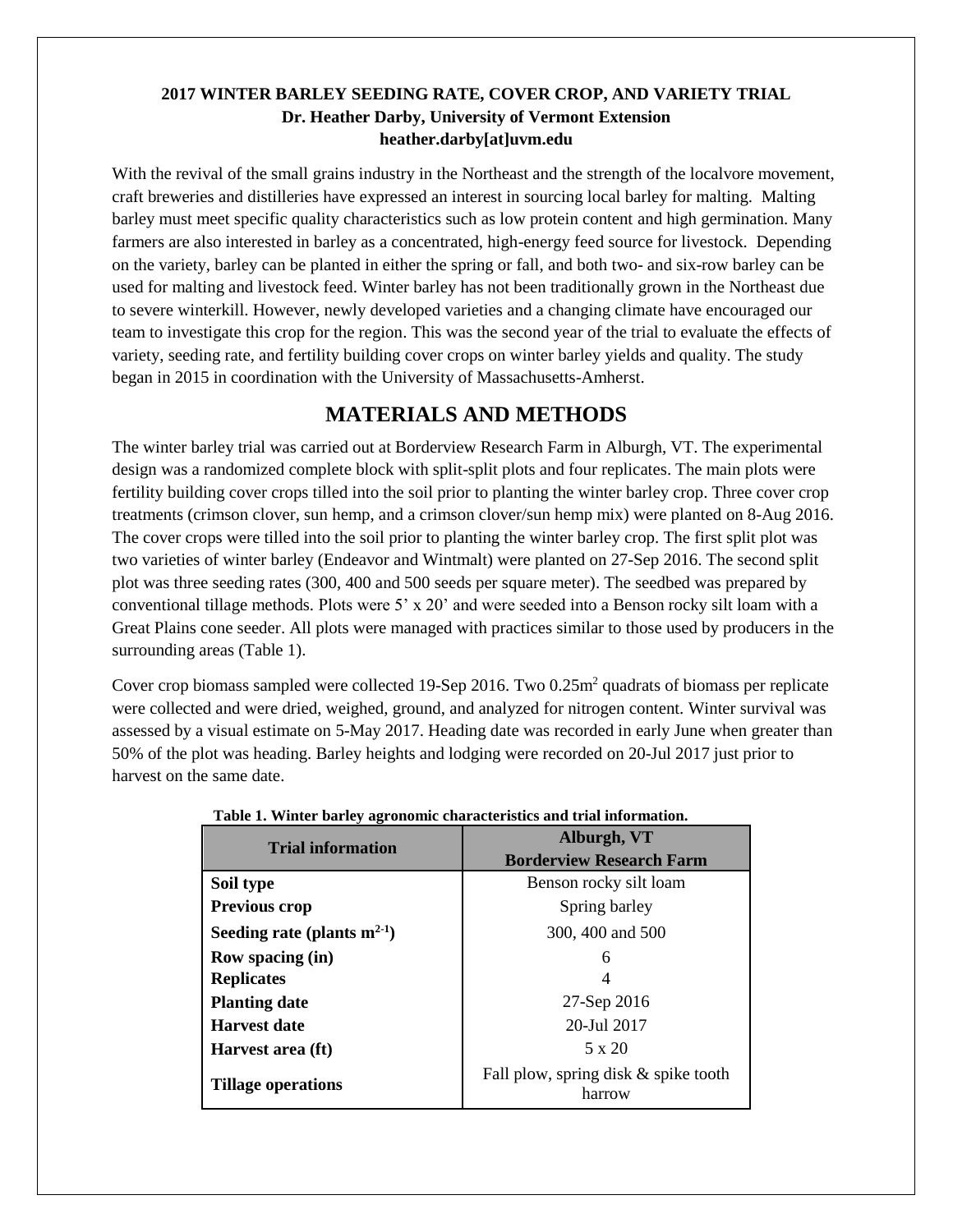All varieties were harvested with an Almaco SPC50 small plot combine on 20-Jul 2017. Following the harvest of winter barley, seed was cleaned with a small Clipper cleaner. A one-pound subsample was collected to determine quality. Quality measurements included standard testing parameters used by commercial malt houses. Harvest moisture was determined for each plot using a DICKEY-john M20P moisture meter. Test weight was measured using a Berckes Test Weight Scale, which weighs a known volume of grain. Subsamples were ground into flour using the Perten LM3100 Laboratory Mill, and were evaluated for crude protein content using the Perten Inframatic 8600 Flour Analyzer. In addition, falling number for all barley varieties was determined using the AACC Method 56-81B, AACC Intl., 2000 on a Perten FN 1500 Falling Number Machine. Samples were also analyzed for Deoxynivalenol (DON) using the Veratox DON 2/3 Quantitative test from the NEOGEN Corp. This test has a detection range of 0.5 to 5 ppm. Each sample was evaluated for seed germination by incubating 100 seeds in 4.0 mL of water for 72 hours and counting the number of seeds that did not germinate.

Data was analyzed using mixed model analysis procedure of SAS (SAS Institute, 1999). Replications were treated as random effects, and treatments were treated as fixed. Mean comparisons were made using the Least Significant Difference (LSD) procedure when the F-test was considered significant ( $p<0.10$ ).

Variations in yield and quality can occur because of variations in genetics, soil, weather, and other growing conditions. Statistical analysis makes it possible to determine whether a difference among hybrids is real or whether it might have occurred due to other variations in the field. Least Significant Differences (LSDs) at the 0.10 level of significance are shown. At the bottom of each table a LSD value is presented for each variable (i.e. yield). Where the difference between two treatments within a column is equal to or greater than the LSD value at the bottom of the column, you can be sure that for 9 out of 10 times, there is a real difference between the two treatments. Treatments that were not significantly lower in performance than the highest hybrid in a particular column are indicated with an asterisk. In this example hybrid C is significantly different from hybrid A but not from hybrid B. The difference between

C and B is equal to 1.5, which is less than the LSD value of 2.0. This means that these hybrids did not differ in yield. The difference between C and A is equal to 3.0 which is greater than the LSD value of 2.0. This means that the yields of these hybrids were significantly different from one another. The asterisk indicates that hybrid B was not significantly lower than the top yielding hybrid C, indicated in bold.

| <b>Hybrid</b> | Yield  |
|---------------|--------|
| A             | 6.0    |
| B             | $7.5*$ |
| C             | $9.0*$ |
| LSD           | 2.0    |

## **RESULTS AND DISCUSSION**

Seasonal precipitation and temperature recorded at a weather station in Alburgh, VT are shown in Table 2. Historical averages are for 30 years of data (1981-2010). The mild fall weather, with warm temperatures and moderate precipitation, promoted good establishment of the winter barley crop during the fall growing season. Winter conditions were somewhat warmer than normal but there was very little snow cover to protect the barley from freezing during cold spells. While April was warmer than normal, the rest of the spring and summer growing season was cooler than average. There were 5208 Growing Degree Days (GDDs) in the eight month winter barley growing season, 311 more growing-degree-days than the 30-year average. The last three months of the growing season were damp and lower than normal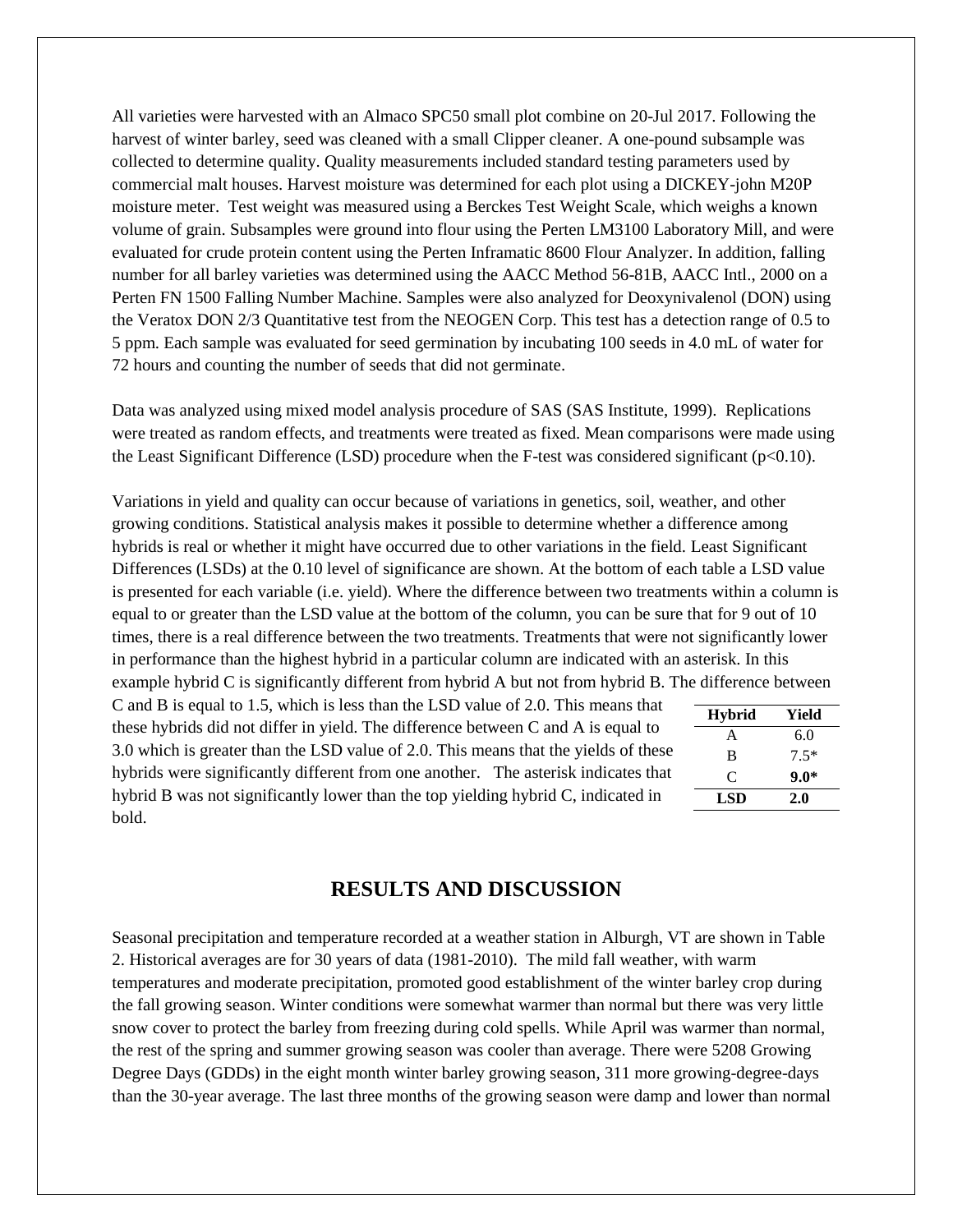in temperature and growing degree days, leading to later maturation and delayed harvest until the end of July.

| Alburgh, VT                       | $Sep-16$ | <b>Oct-16</b> | $Nov-16$ | $Mar-17$ | $Apr-17$ | $Mav-17$ | $Jun-17$ | $Jul-17$ |
|-----------------------------------|----------|---------------|----------|----------|----------|----------|----------|----------|
| Average temperature $(^{\circ}F)$ | 63.6     | 50.0          | 40.0     | 25.1     | 47.2     | 55.7     | 65.4     | 68.7     |
| Departure from normal             | 3.03     | .80           | 1.82     | $-6.05$  | 2.37     | $-0.75$  | $-0.39$  | $-1.90$  |
|                                   |          |               |          |          |          |          |          |          |
| Precipitation (inches)            | 2.50     | 5.00          | 3.00     | 1.60     | 5.20     | 4.10     | 5.60     | 4.90     |
| Departure from normal             | $-1.17$  | l.39          | $-0.13$  | $-0.63$  | 2.40     | 0.68     | 1.95     | 0.73     |
|                                   |          |               |          |          |          |          |          |          |
| Growing Degree Days (base 32°F)   | 949      | 559           | 270      | 98       | 459      | 733      | 1002     | 1138     |
| Departure from normal             | 91       | 57            | 85       | 98       | 75       | $-23$    | $-12$    | $-60$    |

**Table 2. Weather data for winter barley variety trial in Alburgh, VT.**

\*Based on weather data from a Davis Instruments Vantage Pro2 with WeatherLink data logger. Historical averages are for 30 years of NOAA data (1981-2010) from Burlington, VT.

#### *Summary of results:*

There were significant differences between treatments in cover crop nitrogen content, heading date, height, lodging, yield, harvest moisture, test weight, crude protein, falling number, DON levels, and germination. Across trial, there were high DON levels. There was somewhat low falling number across the trial, with most samples tested falling below the 250 second industry minimum standard. There was a significant interaction between seeding rate, cover crop and variety in winter survival. There were significant interactions between seeding rate and cover crop in both height and yield. There was a significant reaction between seeding rate and variety in DON.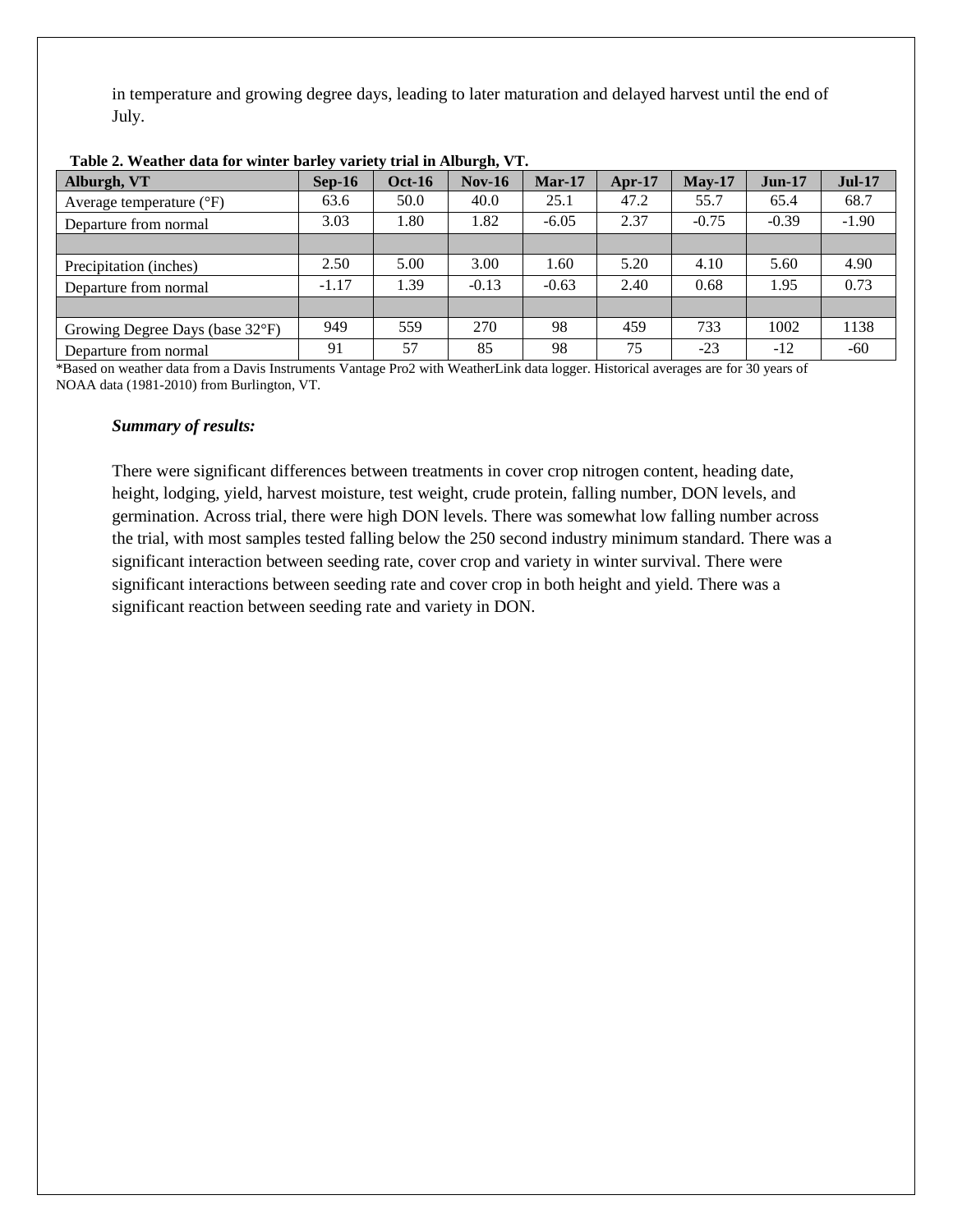#### *Interactions between treatments:*



**Figure 1. Impact of seeding rate, cover crop, and variety on barley winter survival, Alburgh, VT, 2017.**

There was significant interaction between seeding rate, cover crop and variety affecting winter survival (p=0.03). Six combinations had winter survival less than 50%, while another six combinations had winter survival greater than 85% (Figure 1). The Wintmalt variety had higher winter survival than the Endeavor variety, and did particularly well with higher seeding rates and the clover and/or cover crop mixes. The Endeavor variety did not over winter well especially with lower seeding rates.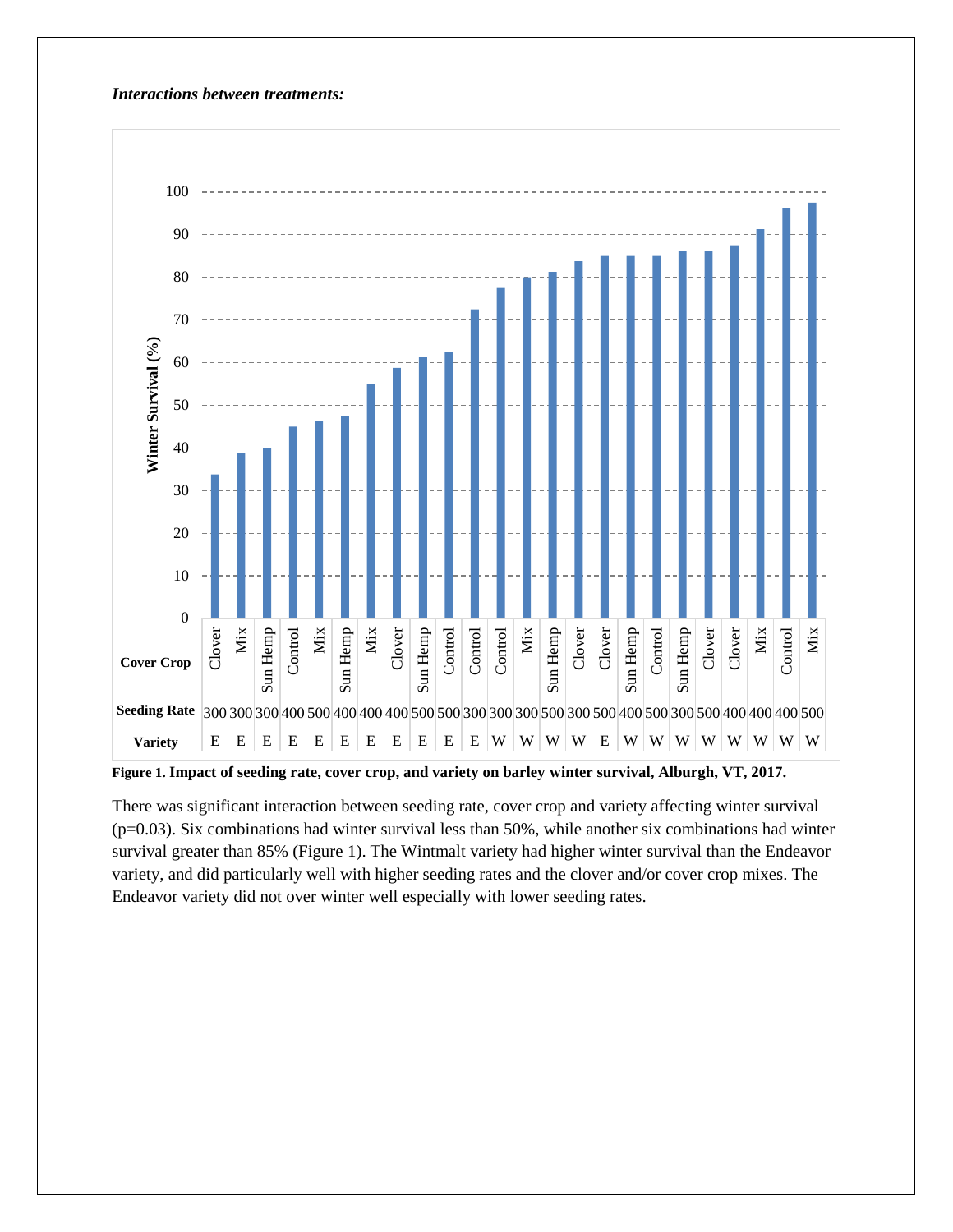

**Figure 2. Impact of seeding rate and cover crop on winter barley height and yield, Alburgh, VT, 2017.**

There was a significant interaction between seeding rate and cover crop in terms of height ( $p=0.04$ ) and yield (p=0.01) (Figure 2). Higher seeding rates without cover crops resulted in the tallest barley plants regardless of seeding rate. Lower seeding rates and cover crops produced shorter plants than higher seeding rates and the control (no cover crop treatment). Higher seeding rates and incorporation of cover cops resulted in higher yields that the control. However with lower seeding rates without cover crops outperformed the cover crop treatments. It is possible that extra nitrogen provided by the cover crop treatments helped to increase barley yields under high seeding rates.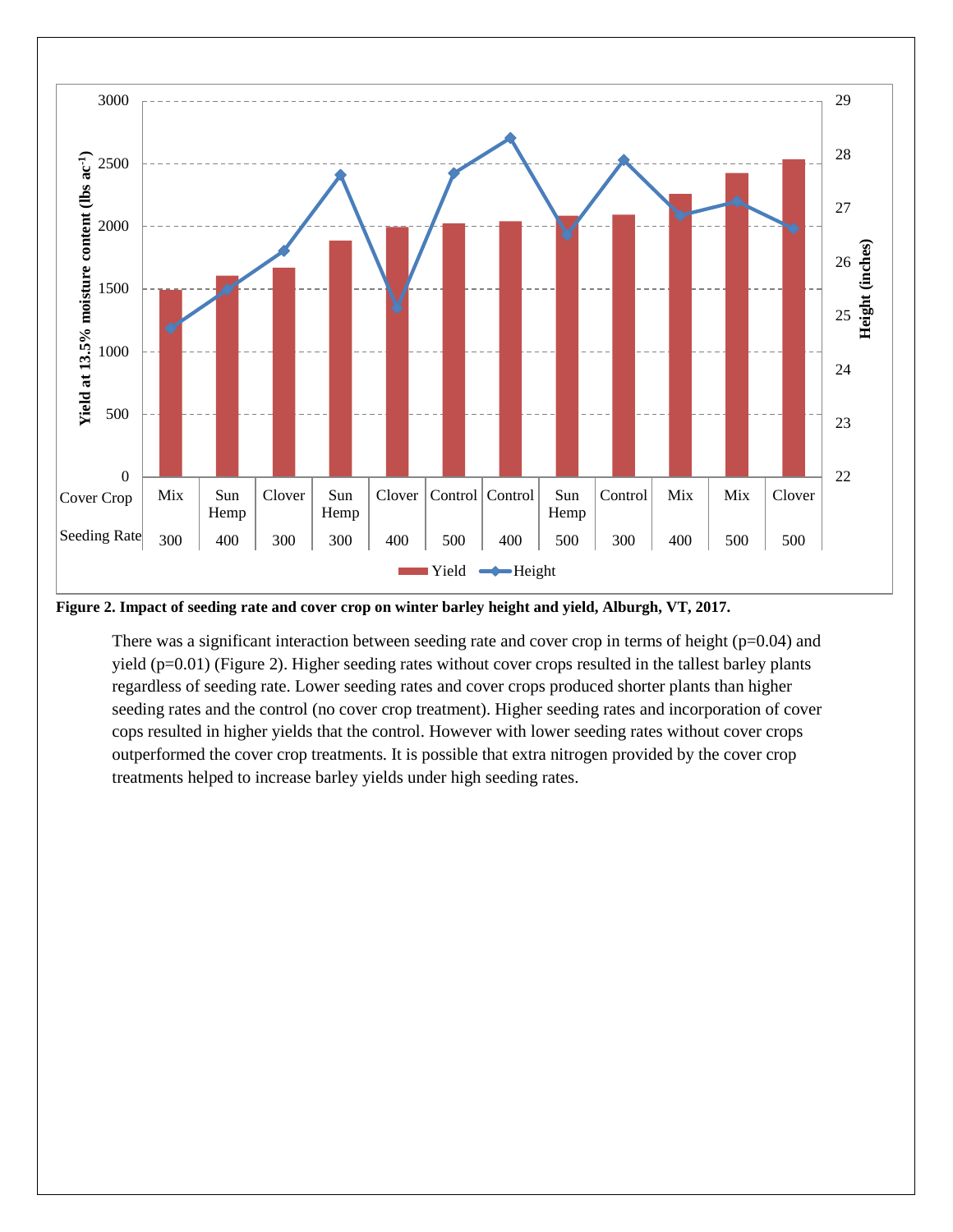

**Figure 3. Impact of seeding rate and variety on DON levels in winter barley, Alburgh, VT, 2017.**

Finally, there was a significant interaction between seeding rate and variety affecting DON levels (p=0.04) (Figure 3). Across the experiment, Wintmalt barley had lower DON levels than the Endeavor variety. In general for both varieties, the lowest seeding rate also had the lowest DON levels. This may indicate a link between seeding rate and DON concentrations.

#### *Impact of Seeding Rate:*

The seeding rates treatments had significant differences in winter survival, yield, crude protein, falling number, and DON (Table 3). The 500 seeds  $m^2$  treatment had the best winter survival at 75.6% survival. This was significantly similar to the 400 seeds  $m^2$  treatment at 70.8%. The 500 seeds  $m^2$  treatment had the highest yield at 2268 lbs ac<sup>-1</sup>, significantly higher than the other two seeding rates (p=0.0008). The 300 seeds m<sup>2</sup> treatment had significantly higher crude protein levels at 10.7% ( $p=0.01$ ) and significantly higher falling number at 225 seconds ( $p=0.03$ ). The 500 seeds m<sup>2</sup> and 400 seeds m<sup>2</sup> treatment had significantly lower levels of DON (p=0.005) although all treatments were above the 1 ppm threshold for human consumption.

|                        | -                                  | $\cdot$            | $\sim$          | 。         |           |
|------------------------|------------------------------------|--------------------|-----------------|-----------|-----------|
| Seeding<br>rate        | Cover crop<br>$N$ ac <sup>-1</sup> | Winter<br>survival | Heading<br>date | Height    | Lodging   |
| $lbs$ ac <sup>-1</sup> | $lbs$ ac <sup>-1</sup>             | $\frac{0}{0}$      |                 | cm        | $\%$      |
| 300                    | 28.2                               | 64.1               | 6/10/2017       | 67.6      | 44.9      |
| 400                    | 28.6                               | $70.8*$            | 6/9/2017        | 67.2      | 47.1      |
| 500                    | 28.6                               | $75.6*$            | 6/8/2017        | 68.5      | 46.9      |
| LSD(0.10)              | <b>NS</b>                          | 7.37               | <b>NS</b>       | <b>NS</b> | <b>NS</b> |
| Trial mean             | 28.5                               | 70.2               | 6/9/2017        | 67.8      | 46.3      |

|  |  | Table 3. Impact of seeding rate on barley harvest and quality, Alburgh, VT, 2017. |  |  |
|--|--|-----------------------------------------------------------------------------------|--|--|
|  |  |                                                                                   |  |  |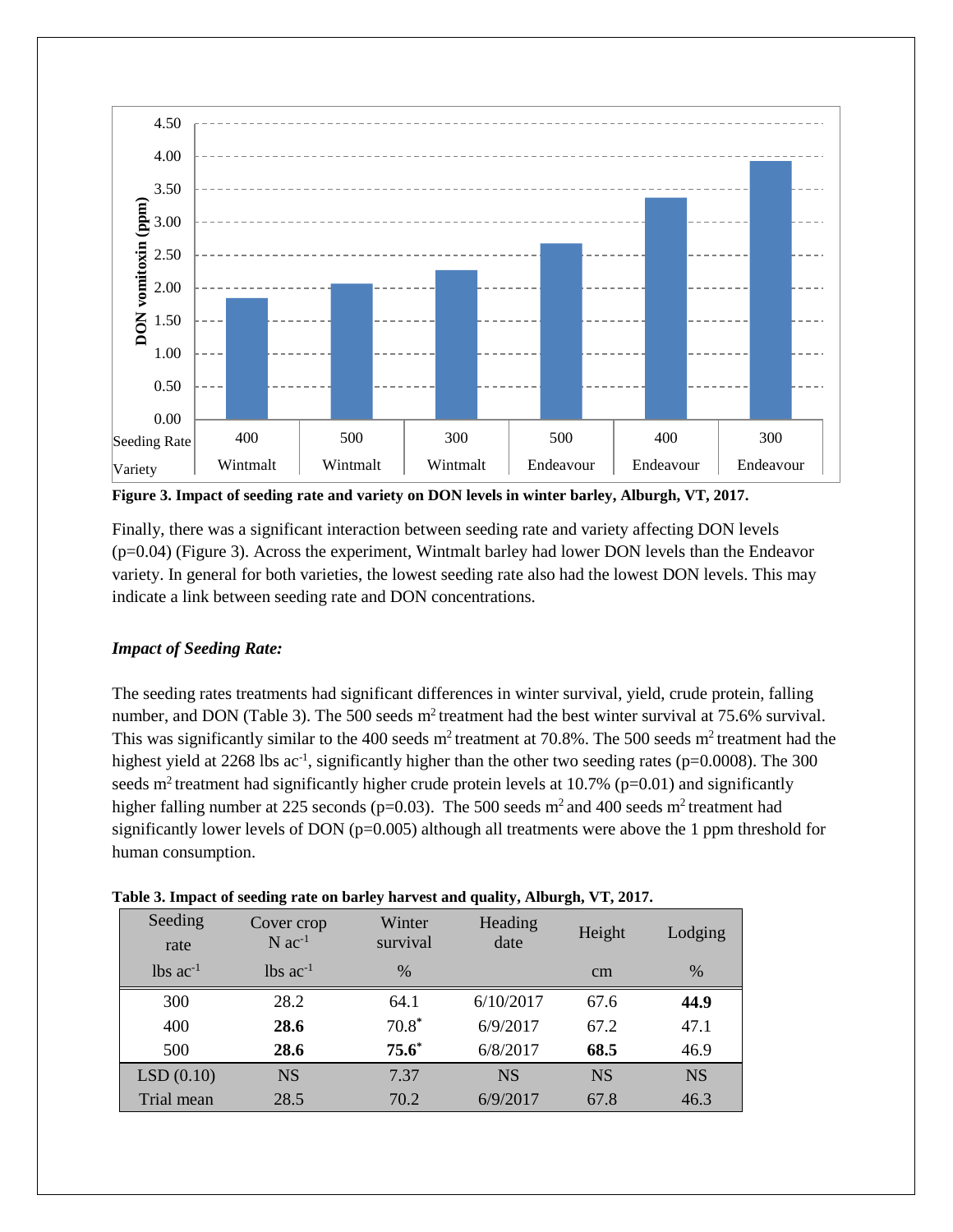| Seeding<br>rate        | Harvest<br>moisture | <b>Test</b><br>weight  | Harvest<br>yield<br>@13.5%<br>moisture | Crude<br>protein<br>@ 12%<br>moisture | <b>DON</b> | Falling<br>number | Germination |
|------------------------|---------------------|------------------------|----------------------------------------|---------------------------------------|------------|-------------------|-------------|
| $lbs$ ac <sup>-1</sup> | $\%$                | $lbs$ bu <sup>-1</sup> | $lbs$ ac <sup>-1</sup>                 | $\%$                                  | ppm        | seconds           | $\%$        |
| 300                    | 14.7                | 42.6                   | 1787                                   | $10.7*$                               | 3.10       | $224*$            | 84.0        |
| 400                    | 14.2                | $43.4*$                | 1977                                   | 10.3                                  | $2.61^*$   | 201               | 83.7        |
| 500                    | 14.2                | $43.8^*$               | 2268*                                  | 10.1                                  | $2.38*$    | 199               | 89.0        |
| LSD(0.10)              | <b>NS</b>           | 0.68                   | 203                                    | 0.33                                  | 0.36       | 17.5              | <b>NS</b>   |
| Trial mean             | 14.4                | 43.3                   | 2011                                   | 10.4                                  | 2.70       | 208               | 85.6        |

\*Treatments with an asterisk are not significantly different than the top performer in **bold**.

NS – No significant difference amongst treatments.

#### *Impact of Cover Crop:*

Cover crops tilled into the soil before the winter barley crop was significant in terms of nitrogen ac<sup>-1</sup>, height, lodging, test weight, and falling number (Table 4). The crimson clover had the highest amount of N ac<sup>-1</sup>, with 33.2 lbs N ac<sup>-1</sup>. This was statistically similar to the cover crop mix with 30.1 lbs N ac<sup>-1</sup> (p<0.0001). The no cover crop control treatment resulted in significantly taller barley (71 cm) than the cover crop treatments (p=0.004). Barley grown following the crimson clover treatment had the least lodging, statistically similar to the sun hemp and control treatments. Barley grown following sun hemp had significantly lower test weights than the other three treatments as well as significantly lower falling number (p=0.05). Cover crop treatment did not significantly impact crude protein concentrations.

| Cover crop        | Cover<br>crop<br>$N$ ac <sup>-1</sup> | Winter<br>survival | Heading<br>date | Height  | Lodging |
|-------------------|---------------------------------------|--------------------|-----------------|---------|---------|
|                   | $lbs$ ac <sup>-1</sup>                | $\%$               |                 | cm      | $\%$    |
| Control           | 28.1                                  | 73.1               | 6/9/2017        | $71.0*$ | $47.8*$ |
| Crimson<br>Clover | $33.2^*$                              | 72.5               | 6/9/2017        | 66.0    | $41.3*$ |
| Sun Hemp          | 22.7                                  | 66.9               | 6/9/2017        | 67.4    | $44.1*$ |
| Mix               | $30.1*$                               | 68.1               | 6/9/2017        | 66.7    | 52.1    |
| LSD(0.1)          | 3.24                                  | <b>NS</b>          | <b>NS</b>       | 2.37    | 9.35    |
| Trial mean        | 28.5                                  | 70.2               | 6/9/2017        | 67.8    | 46.3    |

**Table 4. Impact of cover crop on barley harvest and quality, Alburgh, VT, 2017.**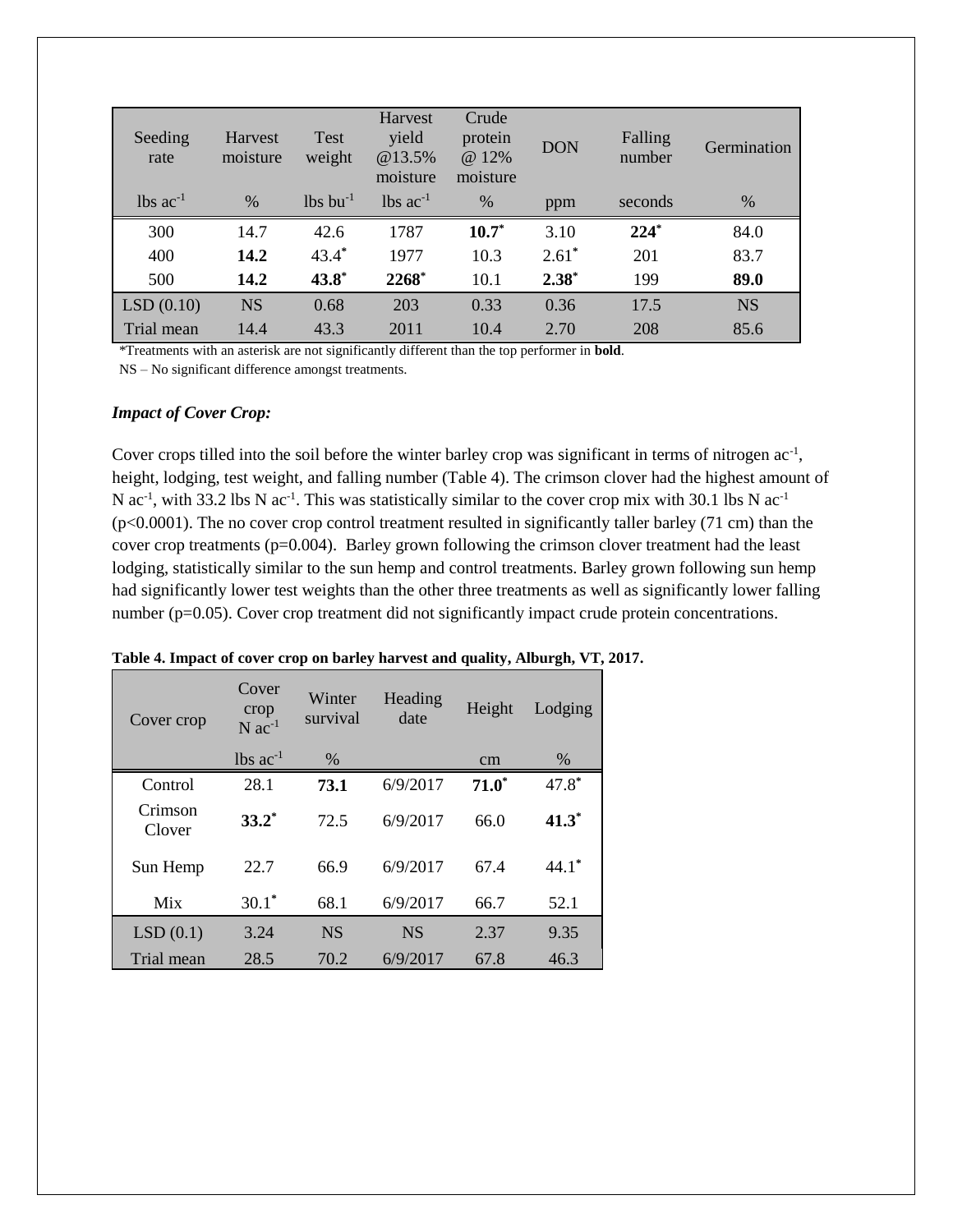| Cover crop        | Harvest<br>moisture | <b>Test</b><br>weight  | Harvest<br>yield<br>@13.5%<br>moisture | Crude<br>protein<br>@ 12%<br>moisture | <b>DON</b> | Falling<br>number | Germination |
|-------------------|---------------------|------------------------|----------------------------------------|---------------------------------------|------------|-------------------|-------------|
|                   | $\%$                | $lbs$ bu <sup>-1</sup> | $\log ac^{-1}$                         | $\%$                                  | ppm        | seconds           | %           |
| Control           | 14.3                | $43.1*$                | 2054                                   | 10.5                                  | 2.70       | $213*$            | 85.8        |
| Crimson<br>Clover | 14.2                | $43.9^*$               | 2068                                   | 10.3                                  | 2.72       | $216*$            | 85.8        |
| Sun Hemp          | 14.3                | 42.9                   | 1860                                   | 10.4                                  | 2.70       | 193               | 85.5        |
| Mix               | 14.5                | $43.1^*$               | 2060                                   | 10.3                                  | 2.67       | $210^*$           | 85.2        |
| LSD(0.1)          | <b>NS</b>           | 0.79                   | <b>NS</b>                              | <b>NS</b>                             | <b>NS</b>  | 20.2              | <b>NS</b>   |
| Trial mean        | 14.3                | 43.3                   | 2011                                   | 10.4                                  | 2.70       | 208               | 85.6        |

\*Treatments with an asterisk are not significantly different than the top performer in **bold**.

NS – No significant difference amongst treatments.

#### *Impact of Variety:*

Variety displayed the most significant differences of the treatments tested in this trial, with significant differences between the Wintmalt and Endeavor varieties in winter survival, heading date, lodging, yield, harvest moisture, test weight, crude protein, falling number, DON and germination (Table 5). Wintmalt had higher yields and tested better for most quality parameters. Wintmalt had higher winter survival  $(86.4\%)$  and higher yield  $(2455 \text{ lbs} \text{ ac}^{-1})$  (p<0.0001). Endeavor had statistically less lodging at 42% (p=0.03). Wintmalt had statistically lower harvest moisture (13.2%), higher test weight (44.2 lbs bu-1), and higher falling number (267 seconds) ( $p<0.0001$ ). Wintmalt had significantly lower DON levels, although both varieties exceeded the 1 ppm threshold for human consumption. Endeavor had higher crude protein levels  $(11.1\%, p<0.0001)$  and higher germination rates  $(89.5\%, p=0.005)$ .

| Variety    | Cover<br>crop<br>$N$ ac <sup>-1</sup> | Winter<br>survival | Heading<br>date | Height | Lodging |
|------------|---------------------------------------|--------------------|-----------------|--------|---------|
|            | $lbs$ ac <sup>-1</sup>                | %                  |                 | cm     | $\%$    |
| Endeavor   | 28.4                                  | 53.9               | 6/10/2017       | 68.3   | 42.0    |
| Wintmalt   | 28.6                                  | 86.4               | 6/8/2017        | 67.3   | 50.6    |
| LSD(0.1)   | <b>NS</b>                             | 6.01               | <b>NS</b>       | 2.37   | 6.61    |
| Trial mean | 28.5                                  | 70.2               | 1 day           | 67.8   | 46.3    |

**Table 5. Impact of variety on barley harvest and quality, Alburgh, VT, 2017.**